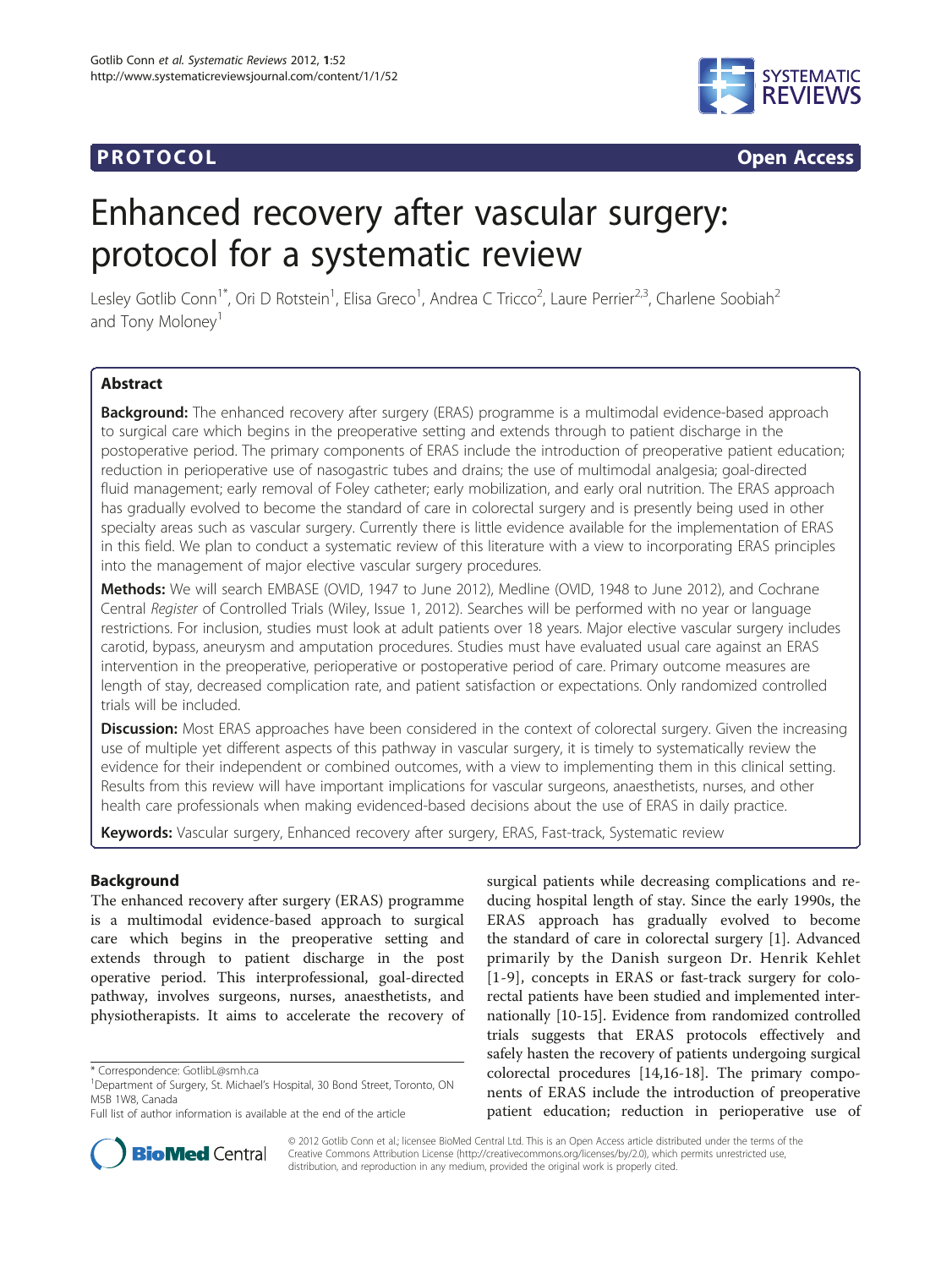nasogastric tubes and drains; the use of multimodal analgesia; goal-directed fluid management; early removal of Foley catheter; early mobilization, and early oral nutrition.

The use of ERAS protocols is reported in other surgical specialty areas, such as vascular [\[19,20\]](#page-6-0), cardiac [[21](#page-6-0)] and orthopaedic surgery [[22-24\]](#page-6-0). In vascular surgery, ERAS implementation is reported for aortic [\[19,20,25](#page-6-0)-[28](#page-6-0)] and carotid procedures [[29](#page-6-0)]. Observational studies of elective vascular surgery patients (abdominal aortic aneurysm repair, aortobifemoral bypass grafting) using enhanced recovery pathways demonstrate reduced length of stay when compared with usual care [\[25,26,28\]](#page-6-0). A recent limited review of ERAS in open upper abdominal and thoracoabdominal surgery finds three studies evaluating ERAS in abdominal aortic surgery with positive outcomes for use of early oral nutrition and mobilization [[30](#page-6-0)].

While there are a handful of general reviews on the topic of ERAS in vascular surgery [[27](#page-6-0),[31,32](#page-6-0)] there is relatively little evidence for the use of an ERAS pathway in vascular surgery [[33\]](#page-6-0). A systematic review of the literature is therefore timely with a view to incorporating ERAS principles into the management of major elective vascular surgery procedures. Our research question is: in adults over 18 years, what is the impact of enhanced recovery after surgery procedures in major elective vascular surgery in terms of reduced hospital length of stay, decreased complications, and improved patient expectations?

#### Methods/Design

Eligibility: We will include studies of adult patients over the age of 18 who have undergone major elective vascular surgery and received an ERAS intervention. For this review major elective vascular surgery is defined as a carotid, aneurysm, bypass, or amputation procedure (see [Appendix](#page-2-0) [I\)](#page-2-0). Studies must have evaluated the use of one or more ERAS intervention against usual care for patients (Table 1). Only randomized controlled trials will be included.

## Search strategy

The databases searched will include: EMBASE (OVID, 1947 to June 2012), Medline (OVID, 1948 to June 2012), and Cochrane Central Register of Controlled Trials

(Wiley, Issue 1, 2012). The database search will be supplemented by searching for grey literature (i.e. difficult to locate or unpublished material). Specifically, we will search online (e.g., Google), trial registers (e.g., Prospero), and conference abstracts. Searches will be performed with no year or language restrictions. Relevant non-English language articles will be translated. Literature search strategies will be developed by combining medical subject headings (MeSH terms) and appropriate wildcards. If necessary we will contact study authors to identify additional studies. The literature search will be conducted by an information specialist (LP) and peer-reviewed by another information specialist using Peer Review of Electronic Search Strategy (PRESS) [[34](#page-6-0)]. In addition, we will hand search the references of selected studies. See [Appendix II.](#page-3-0)

#### Study selection

A pilot test of 50 randomly selected citations will be conducted by all authors to verify the inclusion/exclusion criteria. Subsequently, all studies (citations and full text) will be reviewed by two reviewers independently. Conflicts will be resolved by team discussion.

#### Data collection

Data from included studies will be abstracted in duplicate by two reviewers using a data collection form. The data collection form will include:

- a. patient characteristics (e.g., mean age, percent gender, number of patients)
- b. study characteristics (e.g., study design, country of conduct, randomization procedure)
- c. details of the intervention (e.g., which ERAS intervention was delivered – patient education, fluid restriction, early mobilization, etc.)
- d. details of the comparator (e.g., placebo, usual care)
- e. primary outcome results (e.g., length of stay, complications rate, patient expectations).

The data abstraction form will be pilot tested on a random sample of studies to ensure high inter-rater agreement between reviewers.

## Table 1 ERAS interventions

| Preoperative                                                | Perioperative                                            | Post-operative               |
|-------------------------------------------------------------|----------------------------------------------------------|------------------------------|
| Patient counseling/education                                | Abdominal drains (none)                                  | Regular diet                 |
| Fasting (reduced)                                           | Nasogastric tube (none)                                  | Early feeding                |
| e.g., Use of non-steroidal anti-inflammatory drugs (NSAIDs) | Fluid restriction                                        | Pain management              |
| Carbohydrate enriched drinks                                | Analgesia - NSAIDS, narcotics, use of epidural analgesia | Chewing gum/lleus            |
| Stress management                                           | Fluid restriction                                        | Early ambulation             |
| Patient expectations (managing)                             |                                                          | Exercise therapy             |
|                                                             |                                                          | Patient discharge planning   |
| Accelerated rehabilitation                                  | Urinary catheter (time of removal)                       | Removal of epidural catheter |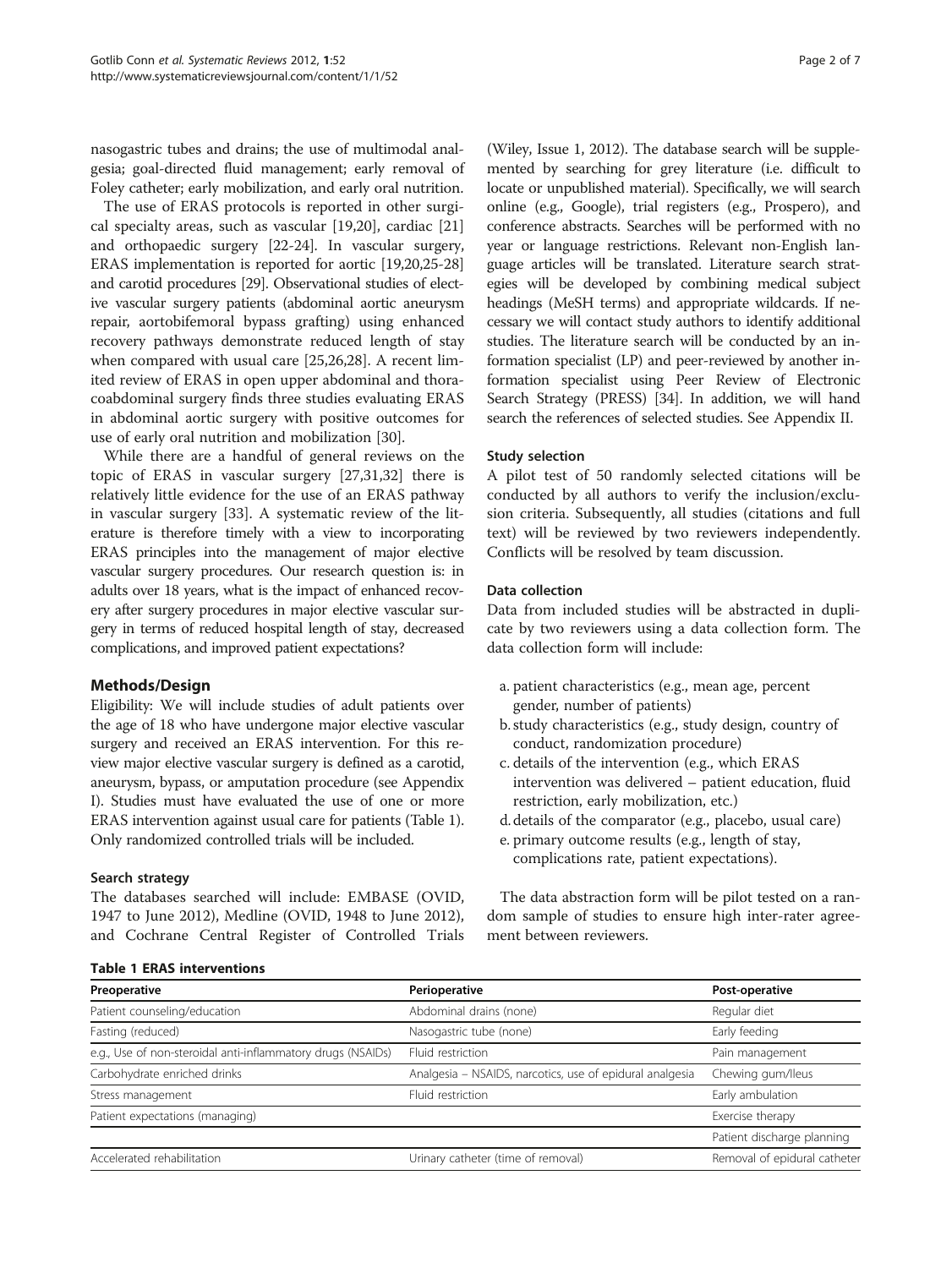## <span id="page-2-0"></span>Risk of bias assessment (quality)

Two reviewers will independently assess each selected study for the strengths of the research methods and results using the Cochrane Risk of Bias Tool [\[35\]](#page-6-0). This tool is comprised of the following six items: selection bias (sequence generation and allocation concealment), performance bias (blinding of participants and personnel), detection bias (blinding of outcome assessment), attrition bias (incomplete outcome data), selective outcome reporting, and other sources of bias. Disagreements will be discussed and resolved by consensus.

## Data synthesis

The results of the literature search will be presented in a flow diagram indicating the number of studies screened, the number of studies excluded, and reasons for exclusions. A synthesis of patient and study characteristics will be provided in separate tables including study citation and collected data items. A synthesis of risk bias results will be presented in a table format for each study as well as across studies. Primary outcomes will be synthesized in table format, including a summary of data for each intervention group, effect estimates, and confidence intervals. A separate subgroup analysis will be conducted for length of stay (LOS) based on the procedure and grouped by: endovascular, abdominal approach, extremity, and amputation. Complication-type will also be grouped by procedure (Table 2). To account for differences between interventions subgroups analyses by intervention will be conducted. If the interventions are too varied, data will not be pooled. If deemed appropriate, a random effects meta-

## Table 2 Complications

analysis will be conducted. This will be conducted by type of surgery and individual ERAS intervention. Statistical heterogeneity will be examined using the  $I^2$  statistic [[36](#page-6-0)].

## **Discussion**

ERAS involves specified interventions at preoperative, perioperative, and postoperative points of care. Most ERAS approaches have been considered in the context of colorectal surgery. Given the increasing use of multiple yet different aspects of this pathway in vascular surgery, it is timely to systematically review the evidence for their independent or combined outcomes, with a view to implementing them in this clinical setting. We will disseminate the results of this review in an open access scientific journal and will present results at relevant scientific conferences. We expect our results will have important implications for vascular surgeons, anaesthetists, nurses, and other health care professionals when making evidenced-based decisions about the use of ERAS in their daily practice.

## Appendix

#### Appendix I: Major elective vascular procedures

- 1. Carotid endarterectomy; carotid surgery.
- 2. Aneurysm: open and endovascular abdominal aortic aneurysm (AAA) surgery/repair (EVAR); infrarenal aneurysm surgery; thoracic aortic aneurysm surgery; thoraco-abdominal aortic aneurysm surgery; advanced EVAR; branched EVAR; fenestrated EVAR.
- 3. Bypass: supra-inguinal; infra-inguinal; femoral-femoral crossover; aorto-bi-iliac; aorto-uni-iliac (AUI); Aorto-

| Procedure                      | <b>Immediately Post-operative</b>                                                                                                                                                                                                                                  | Within 30-days                                                                                                                                                                                                                           |
|--------------------------------|--------------------------------------------------------------------------------------------------------------------------------------------------------------------------------------------------------------------------------------------------------------------|------------------------------------------------------------------------------------------------------------------------------------------------------------------------------------------------------------------------------------------|
| Carotid                        | TIA/CVA Bleeding Cranial Nerve injury -VII<br>(Marginal Mandibular branch), X, XII Cardiovascular<br>(myocardial infarction; Arrhythmias, Hypotension,<br>Hypertension) Reperfusion Injury Infection<br>(respiratory; urinary tract; surgical site)                | Immediately Post-operative complications plus:<br>Mortality Delayed Infection Pseudoaneurysm<br>Cranial hemorrhage Recurrent Carotid Stenosis                                                                                            |
| Aneurysm (Open & Endovascular) | Cardiovascular (myocardial infarction; stroke;<br>Arrhythmias) Renal failure Surgical site hematoma<br>or bleeding Infection (respiratory; urinary tract;<br>surgical site) Wound Dehiscence Pulmonary<br>embolism/Deep Vein Thrombosis                            | Immediately post-operative complications plus:<br>Open Mortality Nerve injury (Sexual dysfunction/ED)<br>Incisional Hernia Small Bowel Obstruction Aorto-<br>duodenal fistula Graft Infection Occlusion/Thrombosis<br>Recurrent Aneurysm |
|                                | Endoleak (specific to endovascular repair)                                                                                                                                                                                                                         | Endovascular Mortality Graft<br>Infection Lymph Leak Endoleak +/- need for<br>re-intervention Recurrent/Enlarging AAA Aorto-<br>duodenal fistula                                                                                         |
| <b>Bypasses</b>                | Cardiovascular (myocardial infarction; stroke;<br>Arrhythmias) Infection (respiratory; urinary;<br>surgical site) Leg edema Hemorrhage Reperfusion<br>Injury Neuropraxia (nerve palsy) Pulmonary embolism/<br>Deep vein Thrombosis Graft occlusion Graft infection | Immediately post-operative complications plus:<br>Mortality Nerve injury (Sexual dysfunction/ED)<br>Neurogenic pain Amputation                                                                                                           |
| Amputation                     | Cardiovascular (myocardial infarction; heart failure;<br>stroke; arrhythmia; renal failure) Poor/failed healing<br>of stump Infection (respiratory; urinary; surgical site)<br>Incisional stump pain Hematoma Falls                                                | Immediately post-operative complications plus:<br>Phantom limb pain Mortality Stump edema Dehiscence<br>Tissue necrosis Osteomyelitis Pressure necrosis at site<br>of bone transection                                                   |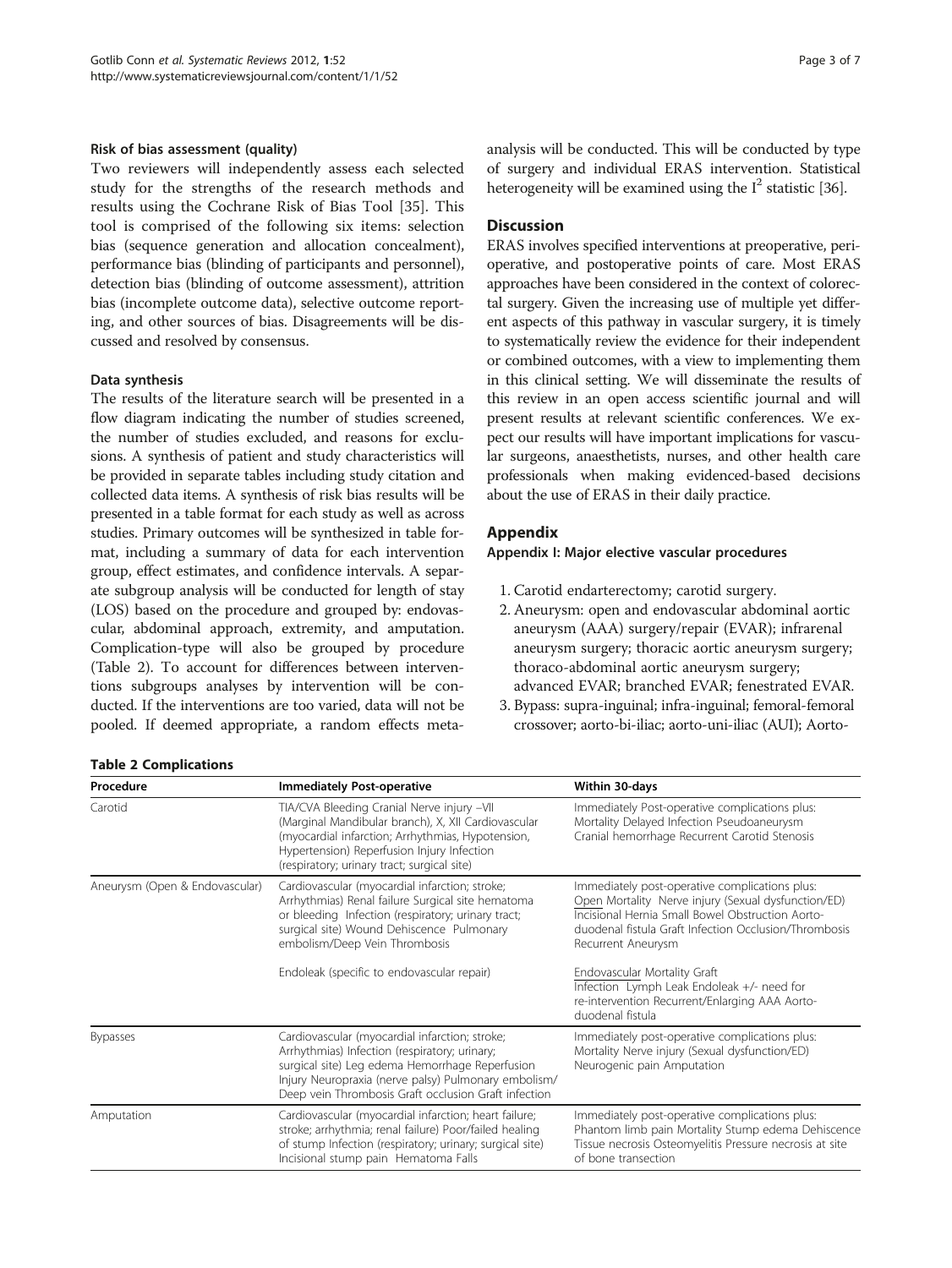<span id="page-3-0"></span>Bifemoral bypass (ABF); Aorto-Femoral bypass; Ilio-Femoral bypass; Axillo-Femoral bypass; Axillo-BiProfunda bypass; Axillo-Bifemoral bypass; Femoro-Popliteal bypass; Femoro-Popliteal Above knee bypass; Femoro-Popliteal Below knee bypass; Femoro-Distal bypass; Femoro-Anterior tibial bypass; Femoro-Posterio tibial bypass; Femoro-Peroneal bypass; Popliteal-Pedal bypass; Common femoral repair; Femoral Endarterectomy; Remote Endarterectomy; Profundoplasty; Extended profundoplasty; Popliteal Artery Aneurysm; Common Femoral Aneurysm.

4. Amputation: Above knee amputation; Through knee amputation; Below knee amputation; Symes amputation; Transmetatarsal amputation.

## Appendix II: Literature search terms

Database: Ovid MEDLINE(R), Ovid MEDLINE(R) In-Process & Other Non-Indexed Citations, Ovid MEDLINE (R) Daily and Ovid OLDMEDLINE(R) <1946 to Present> Search Strategy:

- 1. exp Vascular Surgical Procedures/[Vascular Surgery]
- 2. Aortic Aneurysm, Abdominal/su
- 3. Aortic Aneurysm, Thoracic/su
- 4. Endarterectomy, Carotid/
- 5. Endarterectomy/
- 6. (aneurysm adj repair\$).tw.
- 7. (aneurysm adj surg\$).tw.
- 8. (aort\$ adj aneurysm\$).mp.
- 9. (aort\$ adj3 repair\$).tw.
- 10. (aort\$ adj3 bypass\$).tw.
- 11. (aort\$ adj3 by-pass\$).tw.
- 12. (aort\$ adj reconstruction\$).tw.
- 13. (aort\$ adj surg\$).tw.
- 14. (arter\$ adj aneurysm).tw.
- 15. (arter\$ adj bypass\$).tw.
- 16. (arter\$ adj by-pass\$).tw.
- 17. (arter\$ adj repair\$).tw.
- 18. (arter\$ adj surg\$).tw.
- 19. (axillo\$ adj2 bypass\$).tw.
- 20. (axillo\$ adj2 by-pass\$).tw.
- 21. ABF.tw.
- 22. AUI.tw.
- 23. AKA.tw.
- 24. (AAA adj repair\$).tw.
- 25. (AAA adj surg\$).tw.
- 26. (bypass\$ adj surg\$).tw.
- 27. (by-pass\$ adj surg\$).tw.
- 28. BKA.tw.
- 29. (carotid adj surg\$).tw.
- 30. CEA.tw.
- 31. endarterectom\$.tw.
- 32. (endovascular adj repair\$).tw.
- 33. (endovascular adj surg\$).tw.
- 34. (femor\$ adj aneurysm).tw.
- 35. (femor\$ adj repair\$).tw.
- 36. (femor\$ adj2 crossover\$).tw.
- 37. (femor\$ adj2 cross-over\$).tw.
- 38. (femor\$ adj3 bypass\$).tw.
- 39. (femor\$ adj3 by-pass\$).tw.
- 40. (foot adj amputat\$).tw.
- 41. "ilio femor\$ bypass\$".tw.
- 42. "ilio femor\$ by-pass\$".tw.
- 43. (iliofemoral adj bypass\$).tw.
- 44. (iliofemoral adj by-pass\$).tw.
- 45. (infrarenal adj aneurysm\$).tw.
- 46. (infra-inguinal adj bypass\$).tw.
- 47. (infra-inguinal adj by-pass\$).tw.
- 48. (infrainguinal adj bypass\$).tw.
- 49. (infrainguinal adj by-pass\$).tw.
- 50. (knee adj1 amputat\$).tw.
- 51. (leg adj revascular\$).tw.
- 52. "popliteal pedal bypass\$".tw.
- 53. "popliteal pedal by-pass\$".tw.
- 54. profundoplast\$.tw.
- 55. (supra-inguinal adj bypass\$).tw.
- 56. (supra-inguinal adj by-pass\$).tw.
- 57. (suprainguinal adj by-pass\$).tw.
- 58. (suprainguinal adj bypass\$).tw.
- 59. (symes adj amputat\$).tw.
- 60. (tibia\$ adj bypass\$).tw.
- 61. (tibia\$ adj by-pass\$).tw.
- 62. (transmetatarsal adj amputat\$).tw.
- 63. (TAA adj repair\$).tw.
- 64. (TAA adj surg\$).tw.
- 65. TEVAR.tw.
- 66. (vascular adj bypass).tw.
- 67. (vascular adj by-pass).tw.
- 68. (vascular adj surg\$).tw.
- 69. (vascular adj repair\$).tw.
- 70. (vascular adj reconstruction\$).tw.
- 71. or/1-70
- 72. Chewing Gum/[Enhanced Recovery]
- 73. Early Ambulation/
- 74. Exercise Therapy/
- 75. Heating/
- 76. Intraoperative Care/mt
- 77. Preoperative Care/mt
- 78. Perioperative Care/mt
- 79. Postoperative Care/mt
- 80. Patient Education as Topic/
- 81. Surgical Procedures, Minimally Invasive/
- 82. exp Anesthesia/
- 83. an?esthesia.tw.
- 84. an?esthetic?.tw.
- 85. (accelerat\$ adj2 mobil\$).tw.
- 86. (accelerat\$ adj2 ambulat\$).tw.
- 87. (accelerat\$ adj2 walk\$).tw.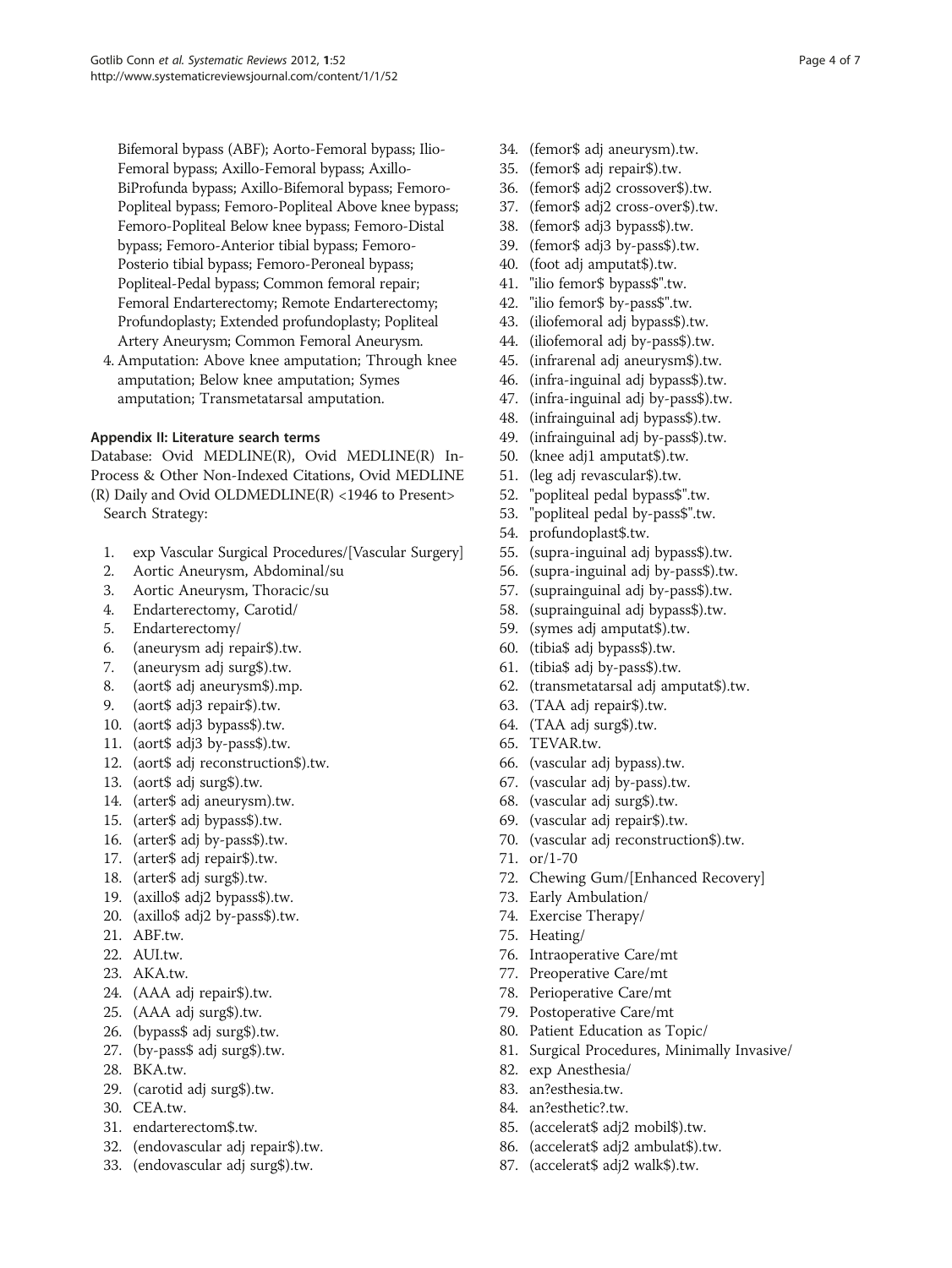- 88. (accelerat\$ adj2 feed\$).tw.
- 89. (accelerat\$ adj2 nutrition\$).tw.
- 90. (accelerat\$ adj2 eat\$).tw.
- 91. (accelerat\$ adj2 rehab\$).tw.
- 92. (chew\$ adj1 gum?).tw.
- 93. (client\$ adj educat\$).tw.
- 94. (client\$ adj teach\$).tw.
- 95. (client\$ adj counsel\$).tw.
- 96. (client\$ adj expectation\$).tw.
- 97. (crystalloid adj manage\$).tw.
- 98. (crystalloid adj admin\$).tw.
- 99. (earl\$ adj2 mobil\$).tw.
- 100. (earl\$ adj2 ambulat\$).tw.
- 101. (earl\$ adj2 walk\$).tw.
- 102. (earl\$ adj2 feed\$).tw.
- 103. (earl\$ adj2 nutrition\$).tw.
- 104. (earl\$ adj2 eat\$).tw.
- 105. (earl\$ adj2 rehab\$).tw.
- 106. (enhanced adj recover\$).tw.
- 107. ERAS.tw.
- 108. (fast adj tract\$).tw. (12)
- 109. (fast adj track\$).tw. (1787)
- 110. (heat\$ adj2 patient\$).tw. (440)
- 111. intraoperative.mp. and (intravenous adj fluid?).tw. (207)
- 112. intraoperative.mp. and (IV adj fluid?).tw. (75)
- 113. intraoperative.mp. and Infusions, Intravenous/(856)
- 114. intraoperative.mp. and Intubation, Gastrointestinal/(123)
- 115. intraoperative.mp. and (NG adj tube?).tw. (5)
- 116. intraoperative.mp. and (nasogastric adj tube?).tw. (108)
- 117. intraoperative.mp. and (fluid? adj1 restrict\$).tw. (59)
- 118. intraoperative.mp. and (abdominal adj drain\$).tw. (35)
- 119. intraoperative.mp. and Anti-Inflammatory Agents, Non-Steroidal/241)
- 120. intraoperative.mp. and NSAID?.tw.
- 121. (intraoperative and analgesi\$).mp.
- 122. (intraoperative and epidural?).mp.
- 123. (intraoperative and narcotic?).mp.
- 124. (intraoperative and (fluid adj therap\$)).mp.
- 125. intraoperative.mp. and (fluid adj manag\$).tw.
- 126. intraoperative.mp. and (electrolyte\$ adj manag\$).tw.
- 127. (intraoperative and (pain adj manage\$)).mp.
- 128. (intraoperative and (vein adj thrombos?s)).mp.
- 129. ((intraoperative adj care) and enhanced).tw.
- 130. ((intraoperative adj care) and accelerat\$).tw.
- 131. ((intraoperative adj care) and early).tw.
- 132. intra-operative.mp. and (intravenous adj fluid?).tw.
- 133. intra-operative.mp. and (IV adj fluid?).tw.
- 134. intra-operative.mp. and Infusions, Intravenous/
- 135. intra-operative.mp. and Intubation, Gastrointestinal/
- 136. intra-operative.mp. and (NG adj tube?).tw.
- 137. intra-operative.mp. and (nasogastric adj tube?).tw.
- 138. intra-operative.mp. and (fluid? adj1 restrict\$).tw.
- 139. intra-operative.mp. and (abdominal adj drain\$).tw.
- 140. intra-operative.mp. and Anti-Inflammatory Agents, Non-Steroidal/
- 141. intra-operative.mp. and NSAID?.tw.
- 142. (intra-operative and analgesi\$).mp.
- 143. (intra-operative and epidural?).mp.
- 144. (intra-operative and narcotic?).mp.
- 145. (intra-operative and (fluid adj therap\$)).mp.
- 146. intra-operative.mp. and (fluid adj manag\$).tw.
- 147. intra-operative.mp. and (electrolyte\$ adj manag\$). tw.
- 148. (intra-operative and (pain adj manage\$)).mp.
- 149. (intra-operative and (vein adj thrombos?s)).mp.
- 150. ((intra-operative adj care) and enhanced).tw.
- 151. ((intra-operative adj care) and accelerat\$).tw.
- 152. ((intra-operative adj care) and early).tw.
- 153. (multimodal adj care).tw.
- 154. (multi-modal adj care).tw.
- 155. (patient\$ adj educat\$).tw.
- 156. (patient\$ adj teach\$).tw.
- 157. (patient\$ adj counsel\$).tw.
- 158. (patient\$ adj expectation\$).tw.
- 159. ((perioperative adj care) and enhanced).tw.
- 160. ((perioperative adj care) and accelerat\$).tw.
- 161. ((perioperative adj care) and early).tw.
- 162. ((peri-operative adj care) and enhanced).tw.
- 163. ((peri-operative adj care) and accelerat\$).tw.
- 164. ((peri-operative adj care) and early).tw.
- 165. postoperative.mp. and (regular adj diet?).tw.
- 166. postoperative.mp. and (normal adj diet?).tw.
- 167. postoperative.mp. and Enteral Nutrition/
- 168. (postoperative and catheter?).mp.
- 169. (postoperative and (fluid adj therap\$)).mp.
- 170. postoperative.mp. and (fluid adj manage\$).tw.
- 171. postoperative.mp. and (electrolyte\$ adj manag\$).tw.
- 172. (postoperative and analgesi\$).mp.
- 173. (postoperative and opioid?).mp.
- 174. (postoperative and opiat\$).mp.
- 175. (postoperative and epidural?).mp.
- 176. postoperative.mp. and Anti-Inflammatory Agents, Non-Steroidal/
- 177. postoperative.mp. and NSAID?.tw.
- 178. (postoperative and (pain adj manage\$)).mp.
- 179. postoperative.mp. and (care adj map?).tw.
- 180. postoperative.mp. and (care adj plan\$).tw.
- 181. postoperative.mp. and (treatment adj plan\$).tw.
- 182. (postoperative and (clinical adj path\$)).mp.
- 183. (postoperative and (care adj path\$)).tw.
- 184. (postoperative and (critical adj path\$)).mp.
- 185. (postoperative and (case adj management)).mp.
- 186. (postoperative and (patient adj discharge)).mp. 187. (postoperative and (discharge adj plan\$)).mp.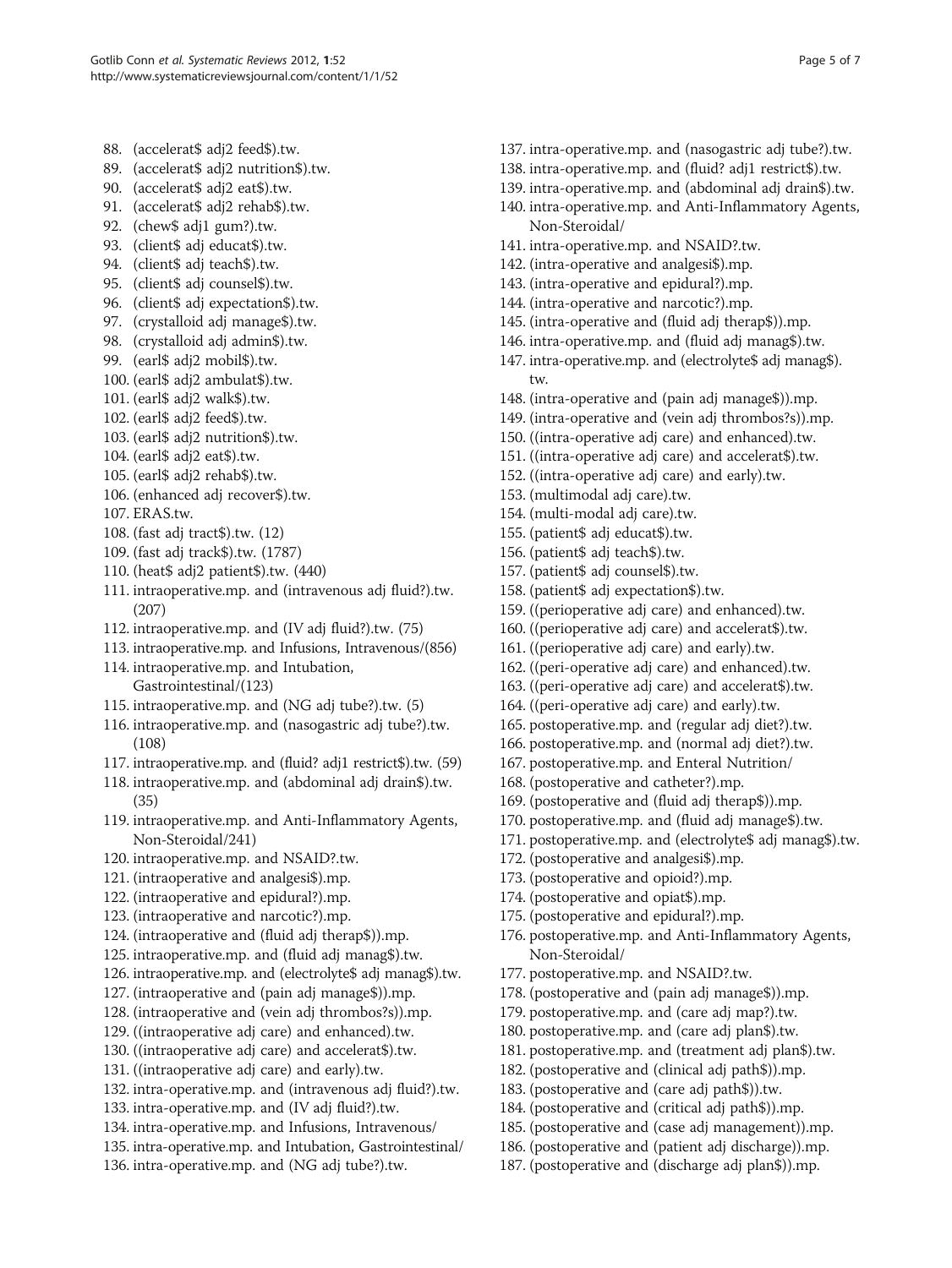- 188. (postoperative and (vein adj thrombos?s)).mp.
- 189. (postoperative and antiemetic?).mp.
- 190. (postoperative and anti-emetic?).mp.
- 191. (postoperative and ileus).mp.
- 192. ((postoperative adj care) and enhanced).tw.
- 193. ((postoperative adj care) and accelerat\$).tw.
- 194. ((postoperative adj care) and early).tw.
- 195. post-operative.mp. and (regular adj diet?).tw.
- 196. post-operative.mp. and (normal adj diet?).tw.
- 197. post-operative.mp. and Enteral Nutrition/
- 198. (post-operative and catheter?).mp.
- 199. (post-operative and (fluid adj therap\$)).mp.
- 200. post-operative.mp. and (fluid adj manage\$).tw.
- 201. post-operative.mp. and (electrolyte\$ adj manag\$).tw.
- 202. (post-operative and analgesi\$).mp.
- 203. (post-operative and opioid?).mp.
- 204. (post-operative and opiat\$).mp.
- 205. (post-operative and epidural?).mp.
- 206. post-operative.mp. and Anti-Inflammatory Agents, Non-Steroidal/
- 207. post-operative.mp. and NSAID?.tw.
- 208. (post-operative and (pain adj manage\$)).mp.
- 209. post-operative.mp. and (care adj map?).tw.
- 210. post-operative.mp. and (care adj plan\$).tw.
- 211. post-operative.mp. and (treatment adj plan\$).tw.
- 212. (post-operative and (clinical adj path\$)).mp.
- 213. (post-operative and (care adj path\$)).tw.
- 214. (post-operative and (critical adj path\$)).mp.
- 215. (post-operative and (case adj management)).mp.
- 216. (post-operative and (patient adj discharge)).mp.
- 217. post-operative.mp. and (discharge adj plan\$).tw.
- 218. (post-operative and (vein adj thrombos?s)).mp.
- 219. (post-operative and antiemetic?).mp.
- 220. (post-operative and anti-emetic?).mp.
- 221. (post-operative and ileus).mp.
- 222. ((post-operative adj care) and enhanced).tw.
- 223. ((post-operative adj care) and accelerat\$).tw.
- 224. ((post-operative adj care) and early).tw.
- 225. (preoperative and fasting).mp.
- 226. preoperative.mp. and Anti-Inflammatory Agents, Non-Steroidal/
- 227. preoperative.mp. and NSAID?.tw.
- 228. preoperative.mp. and carbohydrate\$.tw.
- 229. (preoperative and probiotic?).mp.
- 230. (preoperative and pro-biotic?).mp.
- 231. preoperative.mp. and hydrat\$.tw.
- 232. preoperative.mp. and dehydrat\$.tw.
- 233. preoperative.mp. and de-hydrat\$.tw.
- 234. preoperative.mp. and stress.tw.
- 235. ((preoperative adj care) and enhanced).tw.
- 236. ((preoperative adj care) and accelerat\$).tw.
- 237. ((preoperative adj care) and early).tw.
- 238. (pre-operative and fasting).mp.
- 240. pre-operative.mp. and NSAID?.tw.
- 241. pre-operative.mp. and carbohydrate\$.tw.
- 242. (pre-operative and probiotic?).mp.
- 243. (pre-operative and pro-biotic?).mp.
- 244. pre-operative.mp. and hydrat\$.tw.
- 245. pre-operative.mp. and dehydrat\$.tw.
- 246. pre-operative.mp. and de-hydrat\$.tw.
- 247. pre-operative.mp. and stress.tw.
- 248. ((pre-operative adj care) and enhanced).tw.
- 249. ((pre-operative adj care) and accelerat\$).tw.
- 250. ((pre-operative adj care) and early).tw.
- 251. (rapid\$ adj2 recover\$).tw.
- 252. (rapid adj2 mobil\$).tw.
- 253. (rapid adj2 ambulat\$).tw.
- 254. (rapid adj2 walk\$).tw.
- 255. (rapid adj2 feed\$).tw.
- 256. (rapid adj2 nutrition\$).tw.
- 257. (rapid adj2 eat\$).tw.
- 258. (rapid adj2 rehab\$).tw.
- 259. (warm\$ adj patient\$).tw.
- 260. or/72-259
- 261. 71 and 260
- 262. exp Animals/ not (Humans/ and exp Animals/)
- 263. 261 not 262 [ Removing Animal Studies ]
- 264. randomized controlled trial.pt. [ RCT filter validated - optimized ]
- 265. randomized.mp.
- 266. placebo.mp.
- 267. or/264-266
- 268. 263 and 267

#### **Abbreviations**

ERAS: Enhanced recovery after surgery; AAA: Abdominal aortic aneurysm; EVAR: Endovascular aneurysm repair; AUI: Aorto-uni-iliac; ABF: Aorto-Bifemoral bypass; NSAIDs: Non-Steroidal Anti-Inflammatory drugs; MeSH: Medical subject headings.

#### Competing interests

There are no competing interests.

#### Authors' contributions

LGC collaborated in the design of the study and drafted the protocol. OR conceived of the study, collaborated in the design of the study, and edited the protocol. EG collaborated in the design of the study and edited the protocol. ACT collaborated in the design of the study and edited the protocol. LP developed the search strategy and edited the protocol. CS collaborated in the design of the study and edited the protocol. TM collaborated in the design of the study and edited the protocol. All authors read and approved the final manuscript.

#### Funding

This systematic review is funded by the Department of Surgery, St. Michael's Hospital. ACT is funded by a Canadian Institutes for Health Research/Drug Safety and Effectiveness Network New Investigator Award in Knowledge Synthesis.